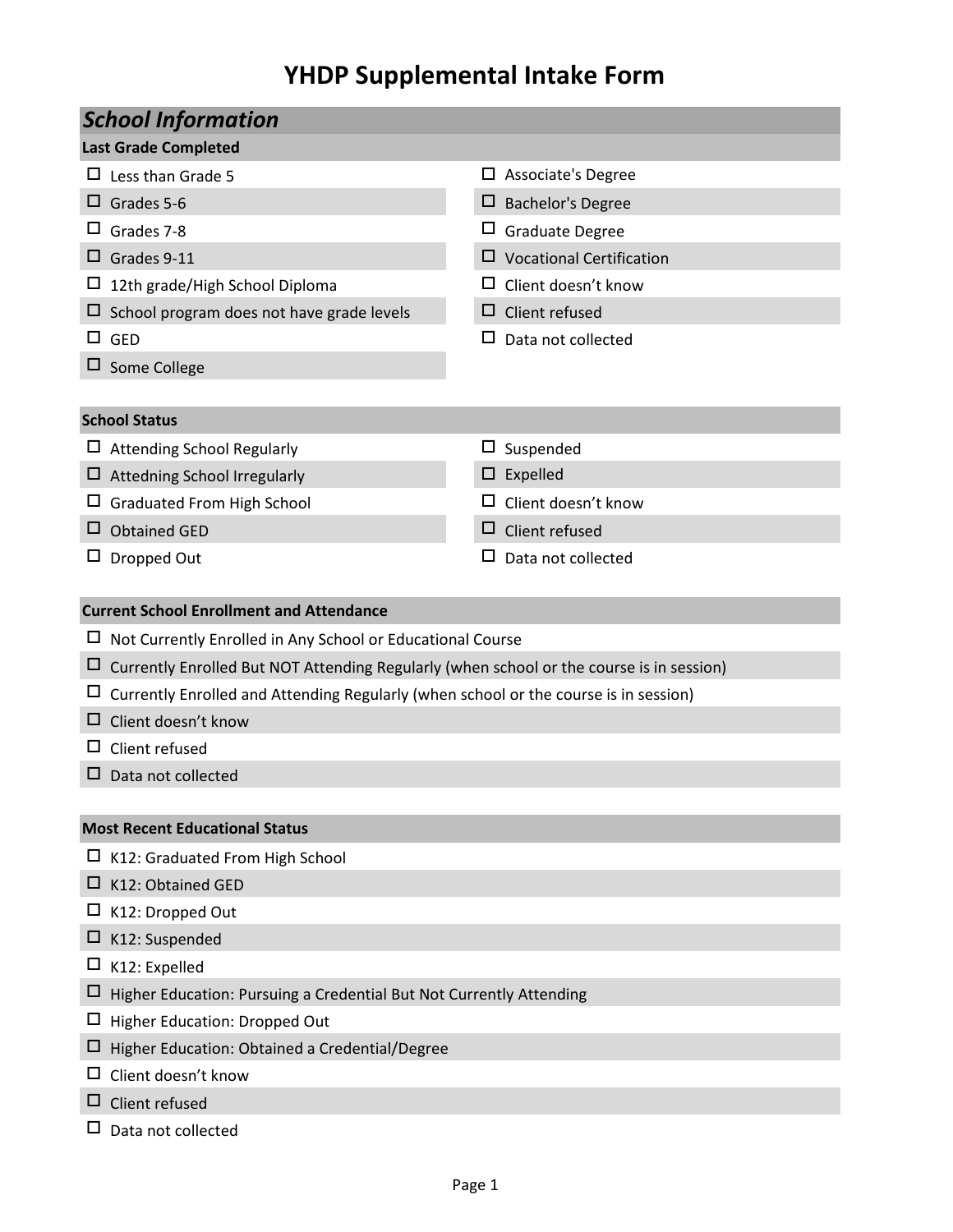### **Current Educational Status**

- $\square$  Pursuing a High School Diploma of GED
- Pursuing Associate's Degree
- Pursuing Bachelor's Degree
- Pursuing Gradute Degree
- Pursuing Other Post-Secondary Credential
- $\Box$  Higher Education: Pursuing a Credential But Not Currently Attending
- $\square$  Client doesn't know
- $\square$  Client refused
- $\square$  Data not collected

## *Additional Information*

### **Sexual Orientation**

| $\Box$ Heterosexual                                 | $\Box$ Bisexual |                                      |                             | $\Box$ Client Refused      |
|-----------------------------------------------------|-----------------|--------------------------------------|-----------------------------|----------------------------|
| $\Box$ Gay                                          |                 | $\square$ Questioning/Unsure         |                             | $\Box$ Client Doesn't Know |
| $\Box$ Lesbian                                      | $\Box$ Other    | Specify:                             |                             | $\Box$ Data Not Collected  |
| <b>Employed</b>                                     |                 | If Currently Employed, Select Tenure |                             |                            |
| $\Box$ Yes                                          |                 |                                      | $\Box$ Full-time            |                            |
| $\Box$ No                                           |                 |                                      | $\Box$ Part-time            |                            |
| $\Box$ Data not collected                           |                 |                                      | $\square$ Seasonal          |                            |
|                                                     |                 |                                      | $\Box$ Data not collected   |                            |
|                                                     |                 |                                      |                             |                            |
| If Employed Average Number of Hours Worked Per Week |                 |                                      | If No, Why Not Employed     |                            |
|                                                     |                 |                                      | $\Box$ Looking for Work     |                            |
|                                                     |                 |                                      | $\Box$ Unable to Work       |                            |
|                                                     |                 |                                      | $\Box$ Not Looking for Work |                            |
|                                                     |                 |                                      | $\Box$ Client refused       |                            |
|                                                     |                 |                                      | $\Box$ Client doesn't know  |                            |
|                                                     |                 |                                      | $\Box$ Data not collected   |                            |
|                                                     |                 |                                      |                             |                            |
| <b>General Health Status</b>                        |                 |                                      | <b>Dental Health Status</b> |                            |
| $\Box$ Excellent                                    |                 |                                      | $\Box$ Excellent            |                            |
| $\Box$ Very Good                                    |                 |                                      | $\Box$ Very Good            |                            |
| $\Box$ Good                                         |                 |                                      | $\Box$ Good                 |                            |
| $\Box$ Fair                                         |                 |                                      | $\Box$ Fair                 |                            |
| $\Box$ Poor                                         |                 |                                      | $\Box$ Poor                 |                            |
| $\Box$ Client Refused                               |                 |                                      | $\Box$ Client Refused       |                            |
| $\Box$ Client Doesn't Know                          |                 |                                      | $\Box$ Client Doesn't Know  |                            |

 $\square$  Data Not Collected  $\square$  Data Not Collected

#### Page 2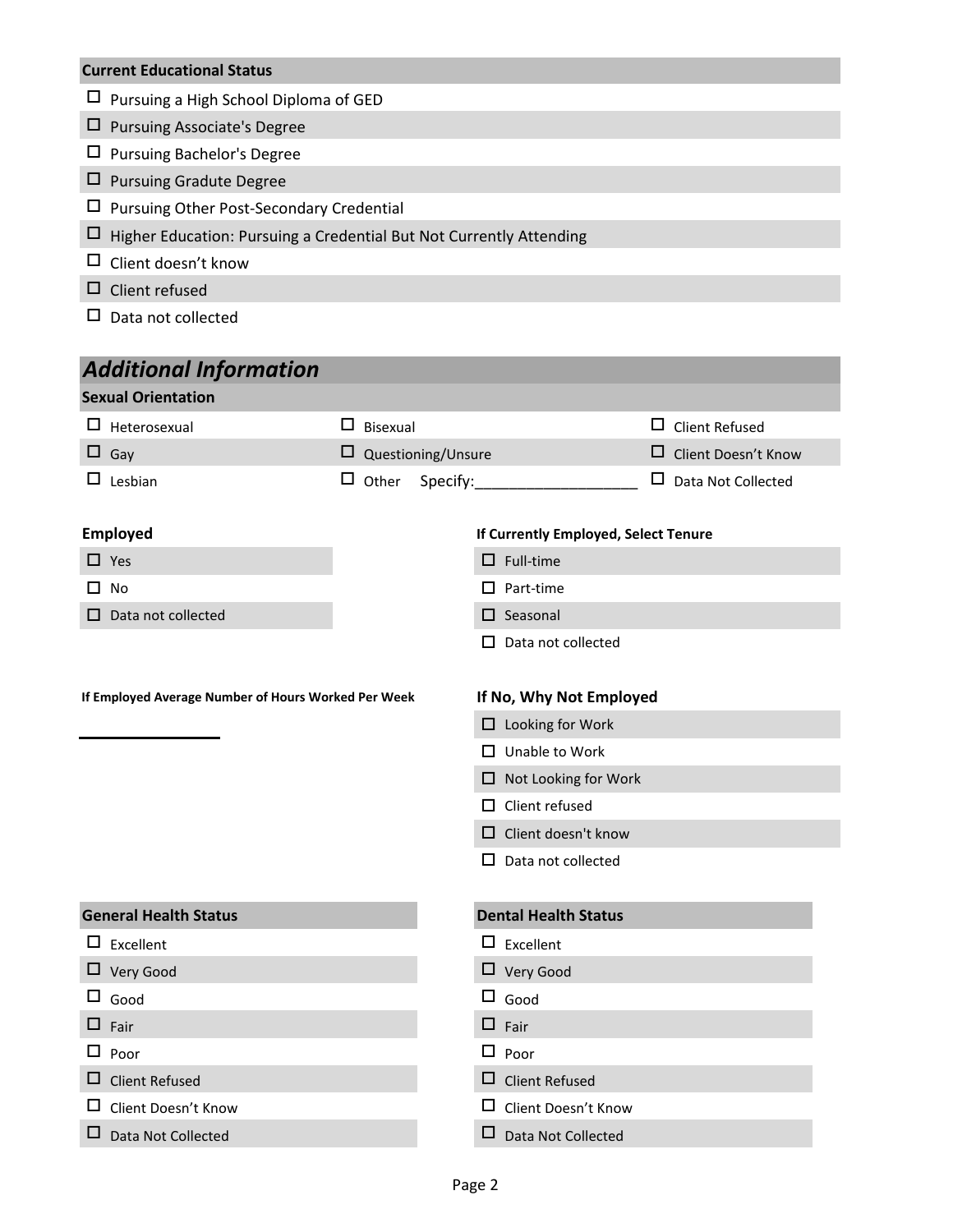| <b>Mental Health Status</b>                         | <b>Substance Use Status</b>                             |
|-----------------------------------------------------|---------------------------------------------------------|
| ப<br>Excellent                                      | ப<br>Severe Use/Dependence                              |
| ⊔<br>Very Good                                      | $\Box$ Dependence                                       |
| ப<br>Good                                           | □<br>Persistent Use Within Last 6 Months                |
| ப<br>Fair                                           | □<br>Single Use Within Last 6 Months                    |
| ப<br>Poor                                           | □<br>No Use Within Last 6 Months                        |
| <b>Client Refused</b><br>ப                          | ⊔<br><b>Client Refused</b>                              |
| ப<br>Client Doesn't Know                            | ப<br>Client Doesn't Know                                |
| ப<br>Data Not Collected                             | ப<br>Data Not Collected                                 |
|                                                     |                                                         |
| $\square$ No<br>$\Box$ Yes<br>Pregnant<br>Due Date: |                                                         |
|                                                     |                                                         |
| Formerly a Ward of Child Welfare/Foster Care        |                                                         |
| $\Box$ No<br>$\Box$ Client Refused<br>$\Box$ Yes    | $\Box$ Client Doesn't Know<br>$\Box$ Data not collected |
|                                                     |                                                         |
| If Yes, Number of Years____________ Months_         |                                                         |
| <b>Formerly a Ward of Criminal Justice System</b>   |                                                         |
| $\Box$ No<br>$\Box$ Client Refused<br>□ Yes         | □ Client Doesn't Know<br>$\Box$ Data not collected      |
|                                                     |                                                         |
|                                                     |                                                         |
| <b>Months</b><br>If Yes, Number of Years_           |                                                         |
|                                                     |                                                         |
| <b>Homeless Primary Reason</b>                      | <b>Homeless Secondary Reason</b>                        |
| Addiction                                           | $\Box$ Addiction                                        |
| <b>Divorce</b>                                      | <b>Divorce</b><br>□                                     |
| <b>Domestic Violence</b>                            | <b>Domestic Violence</b>                                |
| Evicted                                             | $\square$ Evicted                                       |
| $\Box$ Family/Personal Illness                      | $\Box$ Family/Personal Illness                          |
| $\Box$ Jail/Prison                                  | $\Box$ Jail/Prison                                      |
| Lack of affordable housing                          | Lack of affordable housing                              |
| Moved to seek work                                  | Moved to seek work<br>□                                 |
| <b>Natural Disaster</b><br>ப                        | $\Box$ Natural disaster                                 |
| Physical/mental disability<br>Ц                     | □<br>Physical/mental disability                         |
| Relationship problems<br>ப                          | $\Box$ Relationship Problems                            |
| Substandard housing<br>ப                            | <b>Substandard Housing</b><br>Ц.                        |
| Unable to pay rent/mortgage<br>ப                    | Unable to pay rent/mortgage<br>ப                        |
| Unemployment<br>ப                                   | $\Box$<br>Unemployment                                  |
| Other<br>ப                                          | $\Box$<br>Other                                         |